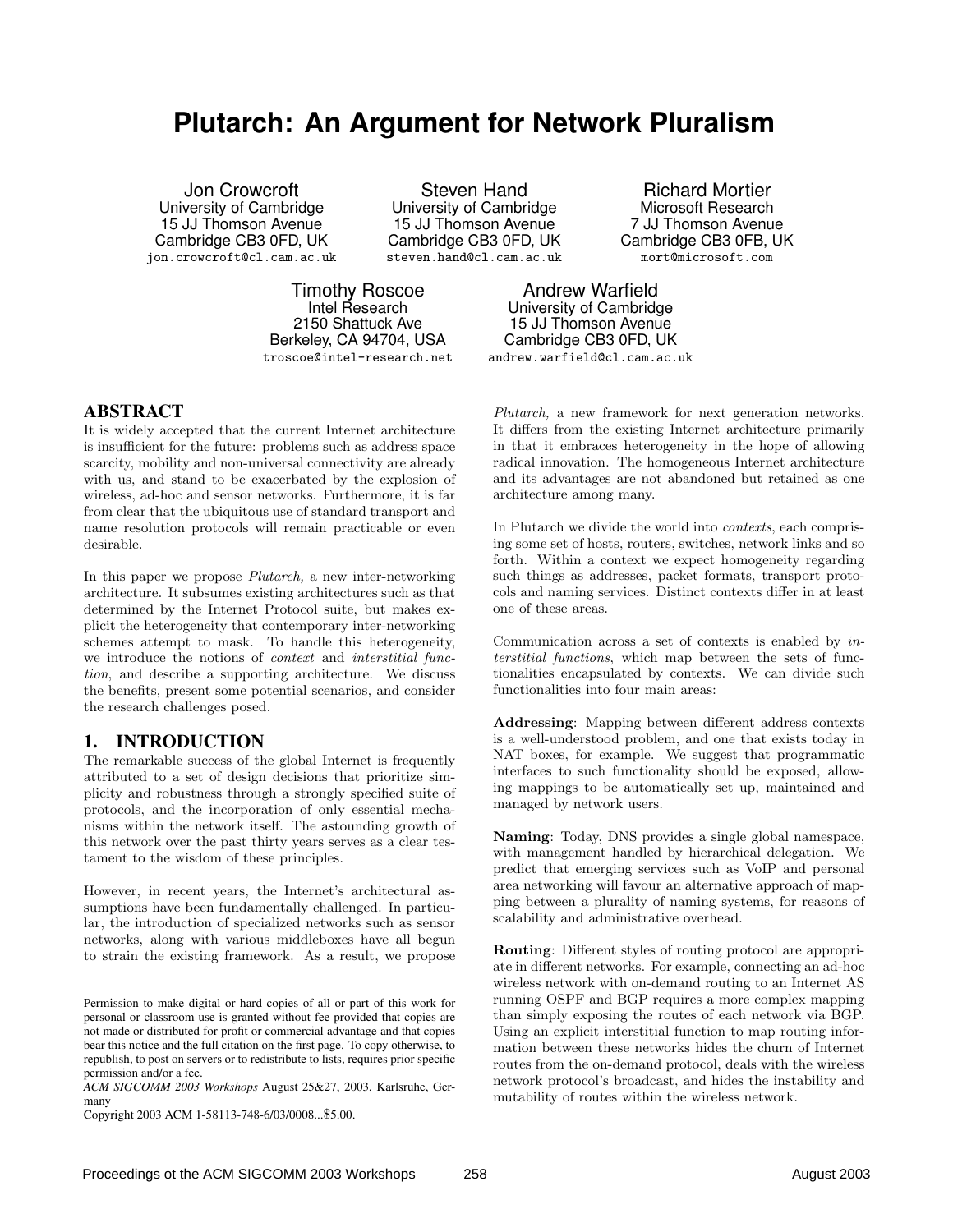Transport: A single transport protocol struggles to deal with all network technologies; symptomatic of this problem is the example of wireless-specific TCP implementations that use techniques such as splitting and proxying (e.g. [9]). Optimizing transport protocols for specific network types has many advantages (for example, the use of large fat pipes in Grid infrastructures) but these come at the cost of working out when such optimizations are appropriate. Explicit interstitial functions provide well-defined points at which such decisions can be taken.

By not limiting the set of interstitial functions that may be defined and built we hope to support extensibility within existing networks, and encourage innovation within new ones.

# **2. MOTIVATION**

We present the Plutarch framework for a number of reasons. The principal one is the concrete problem of connecting networks where a common overlay protocol such as IPv4 or IPv6 is infeasible or undesirable, for example sensor networks, or specialized networks which offer valuable intradomain functionality which IP must ignore. We discuss this issue, and how our solution addresses it, in the rest of this paper.

The second reason is that the abstract model underlying Plutarch captures the state of the Internet we see today better than models based on the Internet's original architectural principles [11]. This is not to say these principles are wrong or inappropriate; rather, we claim that a conceptual framework based upon them does not facilitate clear thinking about the future of the network. They may be the right principles, but they are not an adequate frame.

Finally, a model of networking based on explicit contexts provides a clearer framework within which to debate future architectural changes to the Internet than the current tradition allows. We hope it will allow the debate to move forward.

We accept that we might appear to be moving the debate back, to the days where the Internet was a concatenation of disparate networks (ARPANET, MILNET, SATNET, etc), or catenet, rather than the universal lowest-commondenominator overlay network it latterly became. However, we feel that there is merit in revisiting this approach to networking and extending it to take account of much more recent computer science and distributed systems research. One could view the approach of Plutarch as application of concepts such as late binding and context relative naming from the last two decades of distributed systems research [28].

Consequently, this paper concentrates on naming and addressing issues for establishing connectivity between radically heterogeneous networks, a problem that the Internet Protocol only partially solved. In this paper, we are literally concerned only with 'inter-networking,' and not with any of the many other networking issues such as the units, timeliness or guarantee of resource allocation, security or auditing. A concrete realization of our framework must address these issues, but within the contexts of the particular networks being connected: we do not believe it is sensible to address them through a single unifying overlay network protocol.

## **3. THE INTERNET PROTOCOL MODEL**

The IP suite imposes a single networking model and addressing scheme over the many different underlying network types it supports. This model [6, 11] is characterized by independent datagrams, a single, global address space for all endpoints, and unreliable best-effort delivery. The resulting homogeneity has allowed both overlying applications and underlying network implementations to be deployed independently, and has seen the network as a whole develop at a rapid rate. The Internet's sucess is usually rationalized by its homogeneity at the IP layer and the ease and low cost of its implementation.

Although the homogeneity imposed by a universal IP layer has provided the scaffolding to develop today's global network, it is now an inhibitor of further innovation. The IP suite forms a strict 'semantic bottleneck' to which it is increasingly difficult to cleanly incorporate anything but incremental modification. A prime example of an unclean modification that has nonetheless taken hold is Network Address Translation (NAT) [23]. NAT boxes serve a very useful purpose in the real Internet, while breaking one of the model's fundamental assumptions: all machines on the Internet are equal in terms of connectivity (if not capacity or bandwidth).

In fact, it can be argued that this assumption has been invalid for some time, regardless of the presence or absence of NAT. Due to the nature of Internet routing and the complexity of running a network (or any distributed system) of such scale, it is common to discover that two seemingly connected Internet nodes cannot communicate directly. This recently lead to the development of the Resilient Overlay Network (RON) [2].

However, we believe that this bottleneck is an inevitable consequence of the homogenization of the network layer, rather than a weakness inherent in IP. Although helpful for a number of years, while the network was undergoing its initial 'big bang' phase, the approximations in the model are now becoming too out-of-step with reality. Consequently, merely replacing the existing protocol suite will not be sufficient to avoid future similar shortcomings; the model itself must be addressed.

## **4. ARCHITECTURE**

In contrast to proposals for new protocols or modifications to existing ones, we suggest that future network architectures focus on mechanisms allowing inter-operation of many heterogeneous networks without mandating a one-size-fitsall protocol suite. The extensive heterogeneity of contemporary networks should be embraced.

More concretely, functions such as naming, addressing, routing and transport must be supported end-to-end across radically heterogeneous networks through the addition of suitable explicit interaction at boundaries. By making these regime transitions  $explicit$ , we believe that  $(i)$  the network model will more accurately reflect the network's reality, and  $(ii)$  the network model will be more extensible, allowing new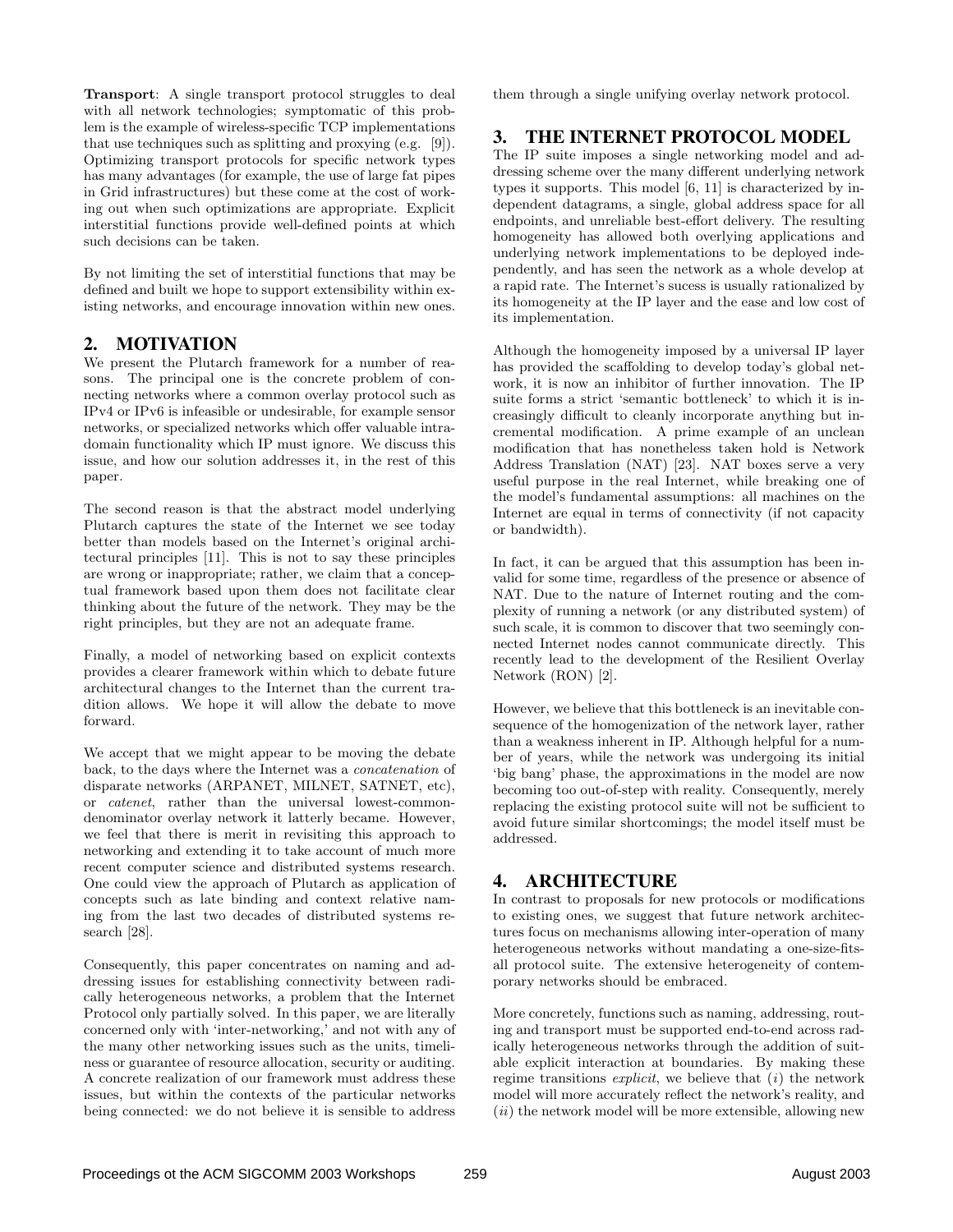services to more easily be incorporated at all architectural layers.

#### **4.1 End-to-End Naming and Addressing**

In our view, the twin functions of naming and addressing should be implemented in accordance with the end-to-end argument. Paradoxically, the current Internet imposes single mechanisms for addressing (IPv4, by design) and naming (DNS, by an accident of evolution) from the middle of the network. This leads to a requirement for globally-bound names and addresses. As we have seen, the model is already insufficient to capture the architecture of the current Internet (NATs, IPv4/v6 gateways, dynamic DNS servers, etc.), and does not address the connection of other, radically different networks (sensor nets, planetary-scale overlays, etc.).

Rather than attempting put the genie back in the bottle by imposing a single global IPv6 addressing scheme everywhere (already unrealistic in the face of simple devices such as sensors), we propose here a more heterogeneous naming scheme.

In this scheme there are no global names or addresses. Instead, each network end system exists in an explicit context<sup>1</sup> in which all names and addresses usable by the end system must be bound. This allows flexibility in end systems by removing the requirement for homogeneity imposed by the 'middle' of the IP network, and moving naming and addressing policy decisions towards the end systems. Passing a name or address from one such context to another entails rebinding the referent of the name in the destination context. This operation is carried out by an interstitial function, described below, and is the key challenge in heterogeneous networking.

This model has two compelling features. First, it neatly captures the reality of IP networking today, and in particular the use of NATs, proxies, and similar. Second, it extends to future networking technologies while still encompassing the current Internet, and without sacrificing the factors which have made it successful as a technology.

For example, a large cluster of very small networked sensors (such as Berkeley motes [16]) can send data to an Internet host even though they cannot implement an IP stack (due to computational, memory, and power limitations, and intermittent connectivity) by binding an address in their own local network context which corresponds to a gateway to the host. Conversely, every sensor can be addressed from an IPv6 network by projecting the sensor network address space onto a subset of the IPv6 address space.

The model is clearly not limited to this two-context case. Two sensor clouds (or two mobile phone networks) can use the Internet for transit by appropriate binding of names in contexts. Similarly, we can accomodate the present-day example of two IP networks routing data between them over a third network technology: the address bindings and translations in this case are realised in the NAT facilities at network boundaries.

This implies a significant change in emphasis: rather than viewing non-IP (or non-IPv4, or non-globally-routable-IP) networks as exceptions peripheral to a central IP network, we advocate recognizing them as peer networks and addressing the end-to-end problems in communicating between such heterogeneous peers, of which the current Internet is but one.

The central problems in this scheme are communicating and resolving names and addresses across network boundaries. The goal of our architecture is to provide a set of compositional building blocks that may be used to allow the composition of heterogeneous networks in order to provide an end-to-end service. The two abstractions we propose are the context and the interstitial function (IF).

# **4.2 Contexts**

Contexts serve two purposes: first, they describe communication mechanisms embodied by different networks, within which an endpoint might bind a particular communication session; second, they serve as descriptors allowing end-toend services to be composed via the application of network closures.

Within the Plutarch system, communication takes place between endpoints within contexts. Following Saltzer's notion of 'context' [22] or the ANSA notion of 'naming context' [28], a context is abstractly a set of bindings with reference to which names may be resolved. In Plutarch, a context describes a region of the network that is homogeneous in some regard. All names, be they DNS names, IP addresses, Ethernet MAC addresses, users, network links, etc, are resolved within some context.

For instance, a context describing a local LAN environment may specify that the available link-layer protocol is Ethernet, and that the network supports link speeds up to 100 Mb/s. Alternatively, a context might describe the local administrative space corresponding roughly to the Autonomous System (AS) within which a machine with a given IP address resides.

An endpoint is likely to exist within multiple contexts simultaneously. An obvious example of this is a machine supporting both a 100 Mb/s Ethernet interface and an ATM interface: such a machine exists in two distinct contexts each representing the properties of communication across the different interfaces.

Context membership may be dynamic, and such dynamic contexts should provide suitable mechanisms for members joining and leaving. A context may border other contexts, and multiple nested sets of contexts may exist (i.e. there is no notion of a global and unique 'root context').

An example of nested contexts might be a machine with just a single 100 Mb/s interface but supporting an IP protocol stack. It exists simultaneously within the local Ethernet segment, but also the local IP LAN and potentially the wider Internet. The context representing the local Ethernet can be viewed as a specialization of the enclosing IP LAN context, itself a specialization of the enclosing Internet context.

<sup>1</sup> IPv4 hosts today are observed to exist in a 'context of no context': the context certainly exists, but is not made explicit.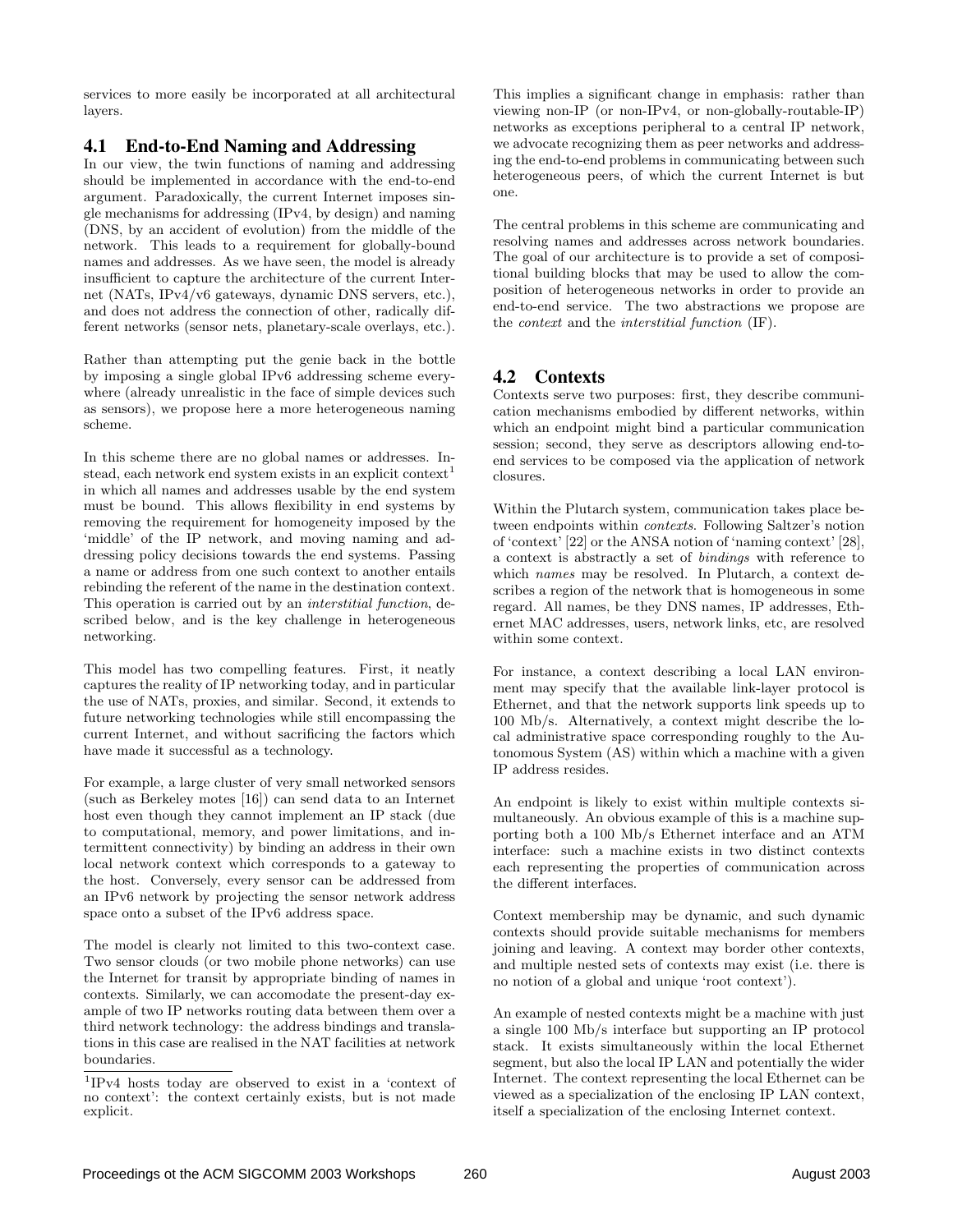Note that by definition there is no notion of contexts that overlap: two contexts are either disjoint, identical, or one wholly contains the other. The border between two contexts (whether their relationship is one of adjacency or containment) is defined by the presence of an *interstitial function*.

#### **4.3 Interstitial Functions**

In order to accommodate the differences between contexts, while still providing an end-to-end service, data may have to be manipulated at context borders. To achieve this goal, we introduce the Interstitial Function (IF), whose purpose is to allow data to pass between two adjoining contexts. Contemporary examples of IFs include NAT boxes, signaling gateways, and BGP routers. However, we also envisage situations where IFs may explicitly be used to bridge dissimilar transport networks (e.g. IPv4 onto ATM) or to provide high-level service modification, such as transcoding video streams or inserting forward error correction on unreliable links. In this sense many application-level gateways can be considered as IFs situated between application-specific overlay contexts.

IFs logically bridge two contexts, and so are composed of two interfaces representing the two contexts, coupled with some internal mechanism for translating data arriving at one context into the other context. IFs can be used to form chains of contexts connecting endpoints; such a chain can itself be referred to as a context.

This way of abstracting a context chain as a single context is important in situations where endpoints do not wish to know the details of all the contexts in the chain, since they can make no decisions based on such knowledge. For such endpoints, the properties of the context representing the chain might be restricted to the properties of the endpoint's own context (which might themselves be hidden from a suitably disinterested endpoint) plus the fact that the endpoint's communication partners can be reached. More interested endpoints might be made aware of multiple possible context chains to their communication partners, and make their own choice as to which context chain to use. This allows for application specific optimization where appropriate.

We expect IFs in general to require a certain amount of state, whether soft, requiring regular refresh, or hard, requiring replication or some other form of backup. State may be acquired epidemically or as a side-effect of some user action. Note that even though some state may be considered to apply per-flow (e.g. an entry in a contemporary NAT forwarding table), this does not mean that it must be established per flow, or that any per-flow signaling is required. This issue is specific to a particular IF and thus orthogonal to Plutarch as an architecture.

## **5. EXAMPLES**

In this section, we discuss concrete examples of how a contextbased networking architecture works or would work in practice. Some of these examples are scenarios which are outside the scope of the Internet protocols, and consequently either currently infeasible, or handled by ad-hoc applicationspecific methods. Others are current networking practices which fit into our model unmodified. We start with the existing Internet itself.

## **5.1 The IPv4 Internet**

In considering the pragmatic issues of deploying a new Internet architecture, our proposed approach has two strengths: first, the existing Internet may remain completely unchanged, and second, contexts may be deployed incrementally.

The contemporary, globally routeable Internet exists as a context in itself. Within this context, mechanisms remain unchanged and the network may continue to evolve as it always has: we do not advocate the deliberate replacement of the Internet, but the peaceful coexistence of the Internet as one context among many.

We already see examples of alternative contexts alongside the Internet, for instance NAT-connected LANs. In this case the interstitial function is performed by NAT boxes, and is simplified by the use of IP on both sides and the interstitial address mapping being (at present) relatively static.

With the context-supporting services deployed within the existing Internet, other contexts may be connected at its borders (sensor networks, NAT-connected LANs, etc.), above it as overlays, alongside it (emerging network protocols, of which IPv6 is the strongest candidate), or even beneath it (private link layer networks). These other networks may innovate and evolve relatively independently, using IFs to interact with one another where necessary.

Note also that an initial deployment of small numbers of contexts will not require a large degree of support service layer within the Internet. Our current efforts are to provide a peer-to-peer overlay allowing border nodes hosting IFs to communicate with one another permitting adjoining contexts to interact. If successful we imagine that the load on this peer-to-peer network may require supporting by a more structured overlay.

#### **5.2 Transiting Multiple Contexts**



Figure 1: Connecting Across Contexts

Figure 1 shows a situation which might arise in today's network. A wayward graduate student, bound for a networking conference in Germany, desires to query the state of his research sensor network which is attached to the Internet through a host in Vancouver. His connectivity in Europe is through a GPRS phone, attached to his laptop. As the IP service provided by his GPRS provider is mapped through an opaque gateway, and the network sensors, in an effort to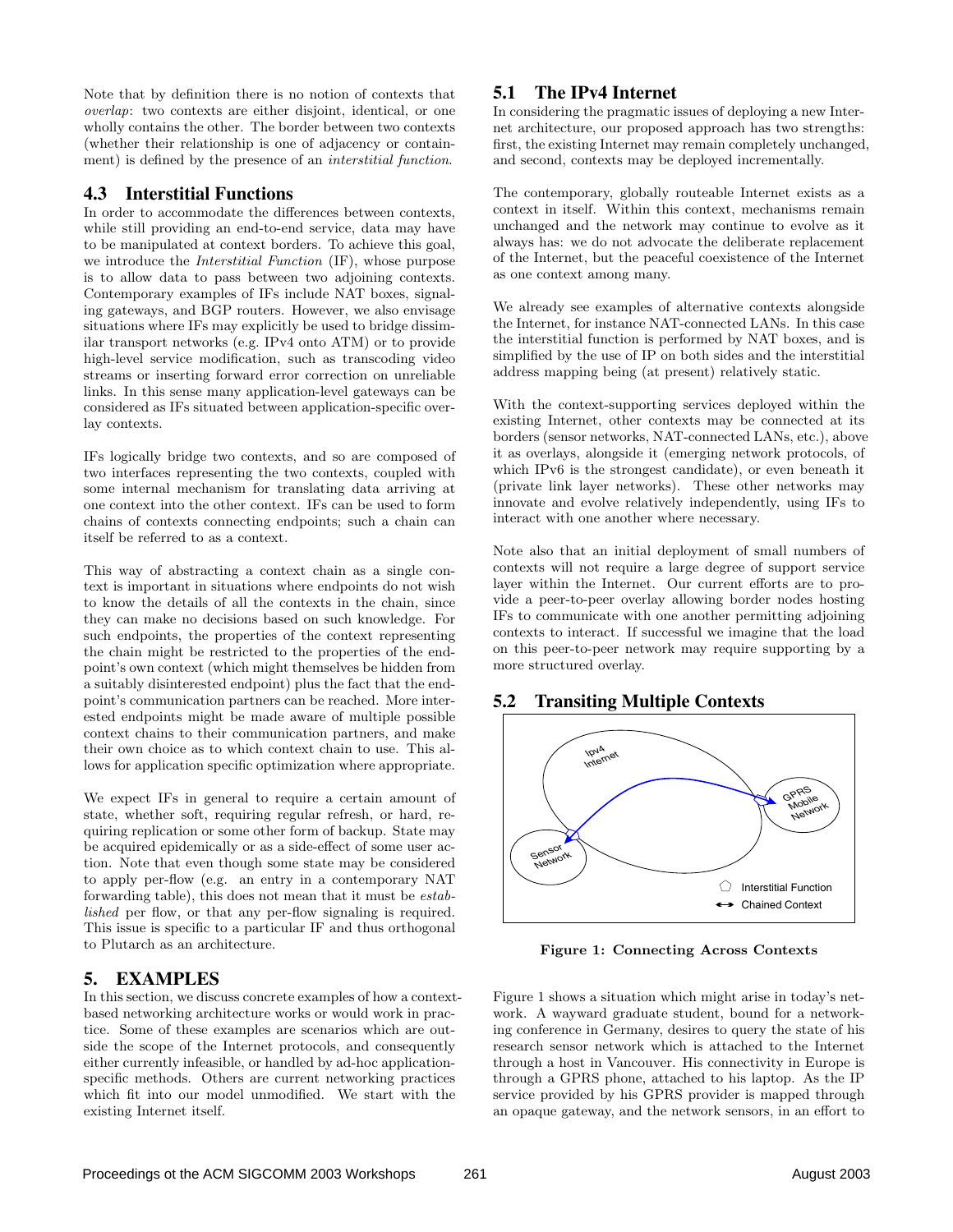reduce power, do not even implement an IP stack, neither end of this connection is directly addressable from points within the Internet.

An end-to-end connection between the laptop and sensor network can be set up using our proposed architecture as follows:

Stage 1: Name resolution. As there are no global names, the first stage in connecting the hosts is to query for the desired context (or host, or service). Such queries take the form of a collection of name=value pairs and our present approach to a naming service is to employ epidemic-style gossip [3] advertisements and queries across contexts. The route query describes the target name, and the properties of the communication channel to be provided. For instance:

route(name=myExperimentalSensorNetwork, props=(protocol=QueryProtocolv1.2, transit(connection=reliableByteStream)))

Note that the target name need not have any meaning outside of the target context: it is simply an identifier used for searching. The transit parameters describe properties of any midpoint contexts involved in the link. These may be taken as hints to constrain the distributed search, and validated by the querier on considering the result set. Note also that in this simple example, we are connecting a set of specific end-to-end hosts. The query model is intended to support other approaches to location, such as Intentional Naming [1].

Queries percolate through the lookup fabric and result in a set of candidate replies being returned to the requesting host. Replies are in the form of chained-context descriptors. These list a vector of context descriptions and the associated IFs that lie between them.

In our example, the service and protocol being requested are very specific. Only two replies are received on the student's laptop, describing a context chain crossing the Internet, but requiring interstitial functions as shown in Figure 1. The variation in the set of replies indicate that the local GPRS context provides both plain IP, and a modified IP, incorporating forward error correction to help survive packet loss.

Stage 2: Chained context instantiation. Logic in the host selects one of these context chains to form the connection. The appropriate query result is turned into an instantiation request and forwarded to the appropriate border node in the GPRS context where an IF is configured. The request is then forwarded along to the border of the sensor network, where a second IF is configured. As joining some contexts (configuring suitable IFs) may require some form of authentication, challenges may be issued back along the partially open context chain. Alternatively, this process may be short circuited by embedding authentication in the initial request message.

Once the chained context has been instantiated, it is added to the laptop's list of known contexts. A set of bindings is installed between the new context name and the related communications mechanisms on the laptop. In addition, the context is cached with the name service to facilitate future connections.

Stage 3: Communications. Once the context has been bound to the local host, applications may interact with it through the associated mechanisms. In many cases these bindings are likely to involve patching a new context below the socket layer, but other approaches are also worth considering.

## **5.3 Other Examples**



Figure 2: A Variety of Contexts

Figure 2 shows a set of contexts from which additional examples may be drawn. The figure shows contexts with a variety of relationships to one another, and two examples of chained contexts.

The IPv4 and IPv6 networks are shown alongside one another, as they they provide parallel but incompatible network service. Note that this diagram is not meant to imply that participation in these two contexts is mutually exclusive. On the contrary, there may be a great deal of overlap in the memberships. The separate contexts simply show the boundaries of homogeneous protocols.

The vertical set of contexts associated with the IPv4 context is to show the relationship between context membership. The resilient overlay context has been constructed above the IPv4 context. It provides an additional service, but is constructed using IPv4 as an underlying communications mechanism.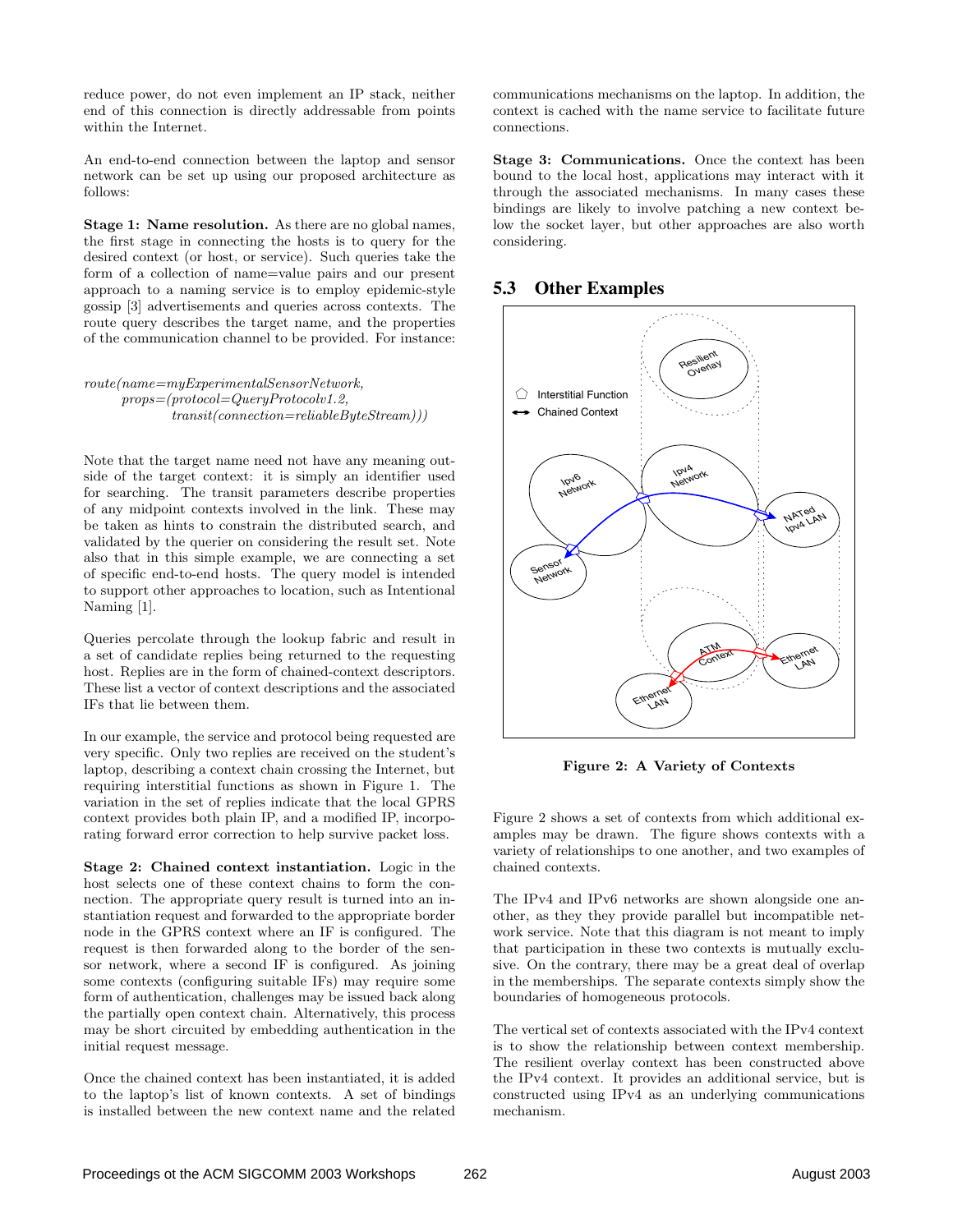The chained context between the sensor network and the NATed LAN is very similar to the example presented above. In this case, there is the addition of the IPv6 context in the chain, resulting in an additional interstitial function.

In the second chained context, two Ethernet LANs are connected across an ATM network. Here the ATM network contains a set of nodes also participating in the IPv4 network<sup>2</sup> . In this case, the context chain is meant to indicate that a link-layer bridge has been implemented across the two interstitial functions [17].

## **6. SOME STRAWMEN**

To add more solid fuel to the discussion, this section briefly describes strawman interfaces to three components of this system: the context, the IF and the Plutarch management service.

Context Interface

```
inspect() \rightarrow valuelist() \rightarrow [name]*insert(name, value)
lookup(name) \rightarrow valueremove(name)
```
The context interface is to be used at end systems to interact with particular instances of contexts. A contemporary analogy might be the Dynamic DNS API [29].

inspect() returns information pertinent to communication bound within this context;

list() returns the list of names in this context;

insert() adds a value to this context keyed by a name, replacing any value that already exists under name in this context; values may themselves be lists, but the semantics of merging multiple values under a given name is context dependent and to be handled by some entity subject to suitable access permissions;

lookup() translates a name to a value within this context;

remove() removes the entry keyed by name from this context;

Note that the encoding used may be context specific; the endsystem inspecting a particular context must be ready and able to deal with any and all responses. For example, in a sensor network with millions of nodes, the return value of list() might not be a straightforward textual list of names.

| Interstitial Function Interface               |
|-----------------------------------------------|
| inspect() $\rightarrow$ (ctxt1, ctxt2, value) |
| configure(value, caps)                        |

The interstitial function interface is to be used to allow endsystems to interact with IFs. Most existing IFs do not have programmatic interfaces, but an approximation might be provided by the various firewall and NAT coordination protocols [24, 21].

inspect() discovers the two contexts that a particular IF connects, along with any other relevant information;

configure() configures an existing interstitial function in some way appropriate to the particular IF subject to the capabilities presented.

```
Plutarch Management Service Interface
register<mark>(props) \rightarrow</math>ctxt</mark>
deregister(ctxt)
link(ctxt1, ctxt2) \rightarrow [ifun]*lookup(props, ttl, caps) \rightarrow [ctxt]*
route(name, props,
        ttl, caps) \rightarrow [ctxt-chain]*
```
The Plutarch management service interface<sup>3</sup> gives access to a distributed service formed of multiple cooperating instances that may be controlled by distinct administrations. In keeping with the spirit of Plutarch, there may be many implementations and instances of Plutarchies interacting via suitable interstitial functions; we believe that implementations will have to support functionality similar to that shown here. Management of capabilities to support a particular Plutarchy is not specified within the architecture.

register() register a context with the specified communication properties;

deregister() deregisters a context from this Plutarchy; link() returns a list of potentially unconfigured IFs existing between two contexts;

lookup() recovers the contexts supporting particular properties, subject to a hop limit on the propagation of the query and capabilities presented in the request; route() discover a context chain or chains limited in length by ttl, containing contexts accessible according to the capabilities presented, and supporting particular properties terminating with a context in which the given name is known.

 $link(), \, lookup(), \, and \, route() \, should all support delegation$ both between components of this Plutarchy and between instances of Plutarchies. As such, their implementations should probably return results asynchronously, or at least support timeouts of some form. Names may be registered in multiple contexts and are opaque in contexts in which they are not registered, so endsystems must implement some application or platform specific policy to select appropriately from the results of a lookup() or route().

As already noted, a *context chain* is a sequence of contexts interleaved with IFs. Endsystems may wish to know and specify the details of a context chain, in which case should

<sup>2</sup>Although this is by no means a constraint—additional nodes could be involved. While contexts cannot overlap, memberships may, in a role-based manner.

 $3$ Referred to hereafter as the *Plutarchy* for brevity.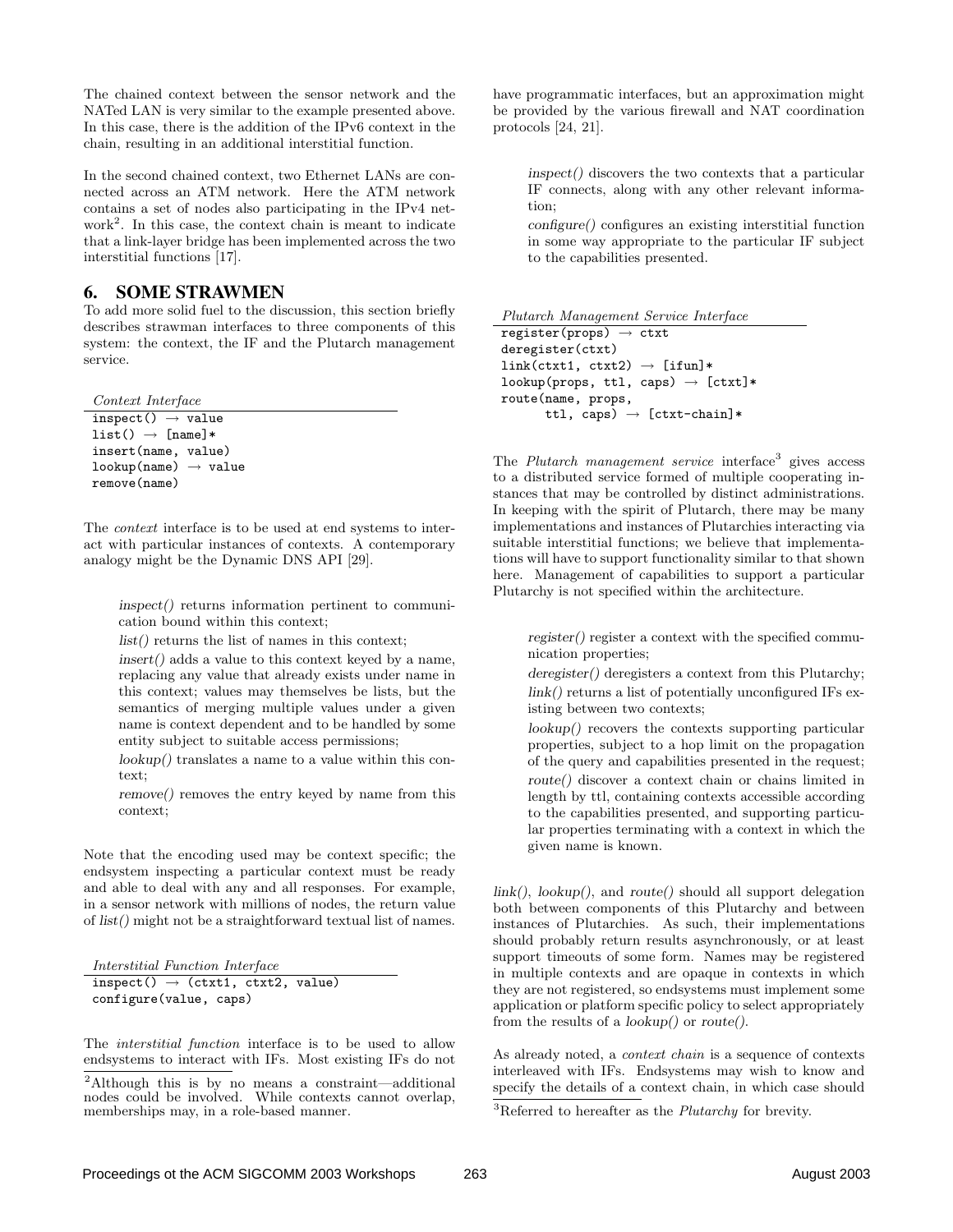an element of the chain fail, the endsystem must be notified that it should deal with this, perhaps by invoking another route() operation. However, as part of the properties pass to the route() operation, an endsystem may specify the detail it requires in responses and whether repair of a broken chain should be automatic. In this way, the Plutarchy can ensure that route repair occurs in much the same way as occurs with current Internet routing.

Since this is only a strawman, performance figures are neither available nor relevant. However, some brief comments on scalability are perhaps worth making. We believe that the number of types of context active at a given time is small, on the order of 10, so the number of different IFs that must be designed and implemented is manageable. Similarly, although a context-chain could be constructed that traversed many contexts, most context-chains will be only a few contexts in length. Indeed, many applications will not care about the detail of their context-chains: effectively dividing them into three contexts: the first, the last, and the rest. The scalability of name lookup is another matter, potentially requiring some research. We expect that standard mechanisms such as caching and amortization will have a part to play here.

### **7. RELATED WORK**

We are by no means the only researchers advocating the necessity of a new architecture: indeed, the zeitgeist appears to firmly embrace the notion, as witnessed by this very workshop. Much of this work has been inspired by the perceived failure of the IETF IPng working group.

One of the best known efforts is the ambitious NewArch project being carried out between ISI, MIT and ICSI [4]. This hopes to present a detailed blueprint for next generation networking, addressing topics such as mobility, quality of service and interplanetary communication while ideally retaining the best of the original architectural principles. One concrete proposal from this team is the notion of a rolebased architecture in which layering is eschewed in order to gain maximum flexibility [5].

We argue that the uniformity of this approach is elegant but unnecessary, and the suggestion that IPv4 be retained as a base layer does not readily support sensor networks or scalable multicast, for example. Nonetheless the basic scheme of explicitly communicating networking semantics could be usefully applied to our interstitial functions.

Another recent next-generation architecture proposal is Triad [10, 15]. Much like Plutarch, Triad replaces traditional name lookup with something more akin to searching. However their focus is on content-based naming and routing rather than semi-structured data queries; while novel, it is not clear that content is king in all contexts. Their deployment model supposes the existing global IPv4 network augmented with 'WRAP' gateways to allow communication between addressing realms. They thus retain the centrality of IPv4 in their architecture, something we consciously avoid.

The general notion of providing translation between IPv4 realms to avoid perceived problems with NAT boxes was proposed independently as IP Next Layer (IPNL) [14]. IPNL separates the communication path into three: an originating private realm, a global middle realm and a second terminating private realm. These realms are similar to our notion of contexts, but are more limited in type and function and retain the centrality of IPv4.

A technique similar to although simpler than IPNL is proposed in 4+4 [27]. Once again, address translation occurs between private and more widely known realms, although in this case the authors envisage more than one middle realm. The 4+4 scheme is simple, elegant and incrementally deployable, but it limits itself to network-layer issues and does not propose new naming or transport-layer functionality.

Another recent scheme, AVES [19], specifically targets the problem of non-IP hosts, including hosts within an addressing realm which reuses IP addresses. Their key notion is to virtualize these non-IP hosts by using waypoints: globally addressable middle boxes [7] which act as relays for IP traffic. Once more the focus is on IP connectivity and not on a new architecture per se.

In addition to these projects, several efforts are underway that address communication across heterogeneous networks: Delay-Tolerant Networking [12] aims to support networks whose interstices vary not only in protocol but in time, for instance inter-planetary communications. This is done using an overlay network architecture and the use of globally interoperable names. The SelNet project [26] aims to address network heterogeneity, initially in ad hoc wireless networks. Their approach is to implement a common underlay network which uses a mechanism similar to label switching to route packets across networks.

Our proposal of multiple contexts which explicitly interwork is perhaps most reminiscent of the idea of the Metanet [30]. In this architecture, the network is divided into regions, each of which models a particular real-world set of requirements and limitations; a set of waypoints exist at boundaries between regions and perform translation as needed. Our work is based on the same general notion, but attempts to explore further how such a scheme could be made to work.

# **8. CONCLUSION AND FUTURE DIRECTIONS**

We have presented Plutarch, an inter-networking architecture that makes heterogeneity explicit so that it may be exploited. We believe that this better represents the status quo in the Internet and more importantly, is extensible enough to capture future network evolution. Note that, as with most architectures, this paper is really just a starting point: considerable future work is required in order to produce an complete design and implementation reflecting this architecture.

However, there is an existing body of work on which we can draw. For example, the Nimrod routing architecture [8] with its 'pull' mode of operation seems well suited to our asynchronous scheme for learning of context chains, although clearly modification would be required to handle query-based route finding. In in terms of communication models, the Internet Indirection Infrastructure [25] provides good evi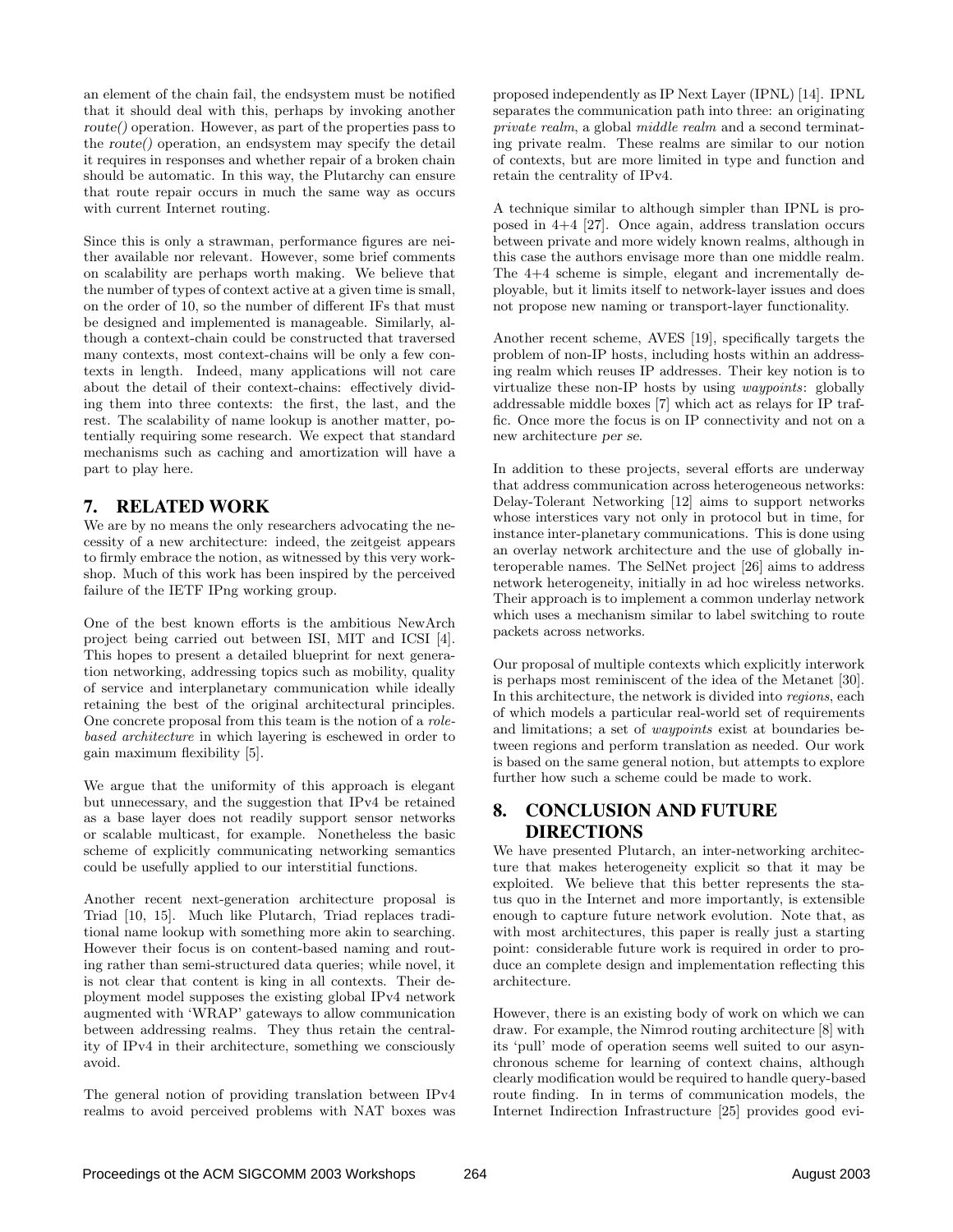dence for the power of making packet forwarding a sometimes application-level task. We also hope to learn from existing work on active networks and protocol composition [13, 18, 20], although we do not espouse a 'pure' active networking approach.

Notwithstanding this body of work, substantial research is introduced by this architecture. Issues untouched in this paper include scalable mechanisms for inter-context routing, IF discovery and failure notification; policy issues in choice of context and context-chain; and mechanisms to expose these things to the programmer, either through an existing network API such as the sockets API, or through some extended or new API. Transport protocols that can optimize for the context or contexts over which they operate is also worth investigation: related work here includes techniques such as TCP splicing, where a TCP connection is severed at a proxy between, for example, a GPRS network and the wired Internet, for performance reasons (essentially to overcome the performance mismatch between the two networks).

Mechanisms to alleviate some of the current strain on management of the Internet and Internet address allocation might also become feasible through the application of contexts and explicit boundaries. For example, a recent<sup>4</sup> substantial thread on the North American Network Operators Group<sup>5</sup> mailing list began due to an ISP having been allocated an IP address range from a range previously marked as unallocated; other operators, not realising that this address range had become legitimately active, were refusing to forward packets connected with that address range.

This is a clear example of the current structures for allocation and management of IP address blocks are inadequate: the only recourse in the end was for the operators of the affected network to broadcast the problem on the mailing list and hope that others would examine their current filters carefully, and also to attempt manually to track down each and every network that was still filtering this address space, contact them, and ask them to update their filters. We believe that avoiding the need for a single global management entity (or hierarchy of entities) may allow techniques from peer-to-peer networking, and other highly scalable systems to be usefully applied.

#### **9. REFERENCES**

- [1] Adjie-Winoto, W., Schwartz, E., Balakrishnan, H., and Lilley, J. The Design and Implementation of an Intentional Naming System. In Proceedings of the 17th ACM SIGOPS Symposium on Operating Systems Principles (December 1999), pp. 186–201.
- [2] Andersen, D. G., Balakrishnan, H., Kaashoek, M. F., and Morris, R. Resilient Overlay Networks. In Proceedings of the 18th ACM Symposium on Operating System Principles (SOSP'01), Banff, Canada (October 2001).
- [3] Birman, K. The Surprising Power of Epidemic Communication. In Proceedings, Workshop on Future

Directions in Distributed Computing (FuDiCo 2002). Bertinoro, Italy (June 2002), Spinger-Verlag.

- [4] Braden, R., Clark, D., Shenker, S., and Wroclawski, J. Developing a Next-Generation Internet Architecture, July 2000. Whitepaper, available at http: //www.isi.edu/newarch/DOCUMENTS/WhitePaper.ps.
- [5] Braden, R., Faber, T., and Handley, M. From Protocol Stack to Protocol Heap — Role-Based Architecture. In Proceedings of the First Workshop on Hot Topics in Networks (HotNets-I) (October 2002).
- [6] Bush, R., and Meyer, D. Some Internet Architectural Guidelines and Philosophy. RFC 3439, IETF, Dec. 2002.
- [7] Carpenter, B., and Brim, S. Middleboxes: Taxonomy and Issues. RFC 3234, IETF, Feb. 2002.
- [8] Castineyra, I., Chiappa, N., and Steenstrup, M. The Nimrod Routing Architecture. RFC 1992, IETF, Aug. 1996.
- [9] CHAKRAVORTY, R., CARTWRIGHT, J., AND PRATT, I. Practical experience with TCP over GPRS. In Proceedings of IEEE GLOBECOM 2002 (2002).
- [10] CHERITON, D., AND GRITTER, M. TRIAD: A new next generation Internet architecture, March 2000. Available from http://www-dsg.stanford.edu/triad/triad.ps.gz.
- [11] CLARK, D. The design philosophy of the DARPA internet protocols. Computer Communication Review 18, 4 (Aug. 1988), 106–114. Proceedings of ACM SIGCOMM 1988.
- [12] FALL, K. A Delay-Tolerant Network Architecture for Challenged Internets. In Proceedings of ACM SIGCOMM, Karlsruhe, Germany (August 2003).
- [13] Feldmeier, D., McAuley, A., Smith, J., Bakin, D., Marcus, W., and Raleigh, T. Protocol Boosters. IEEE Journal on Selected Areas in Communication (JSAC) 16, 3 (Apr. 1998), 437–444. Special Issue on Protocol Architectures for 21st Century.
- [14] Francis, P., and Gummadi, R. IPNL: A NAT-Extended Internet Architecture. In Proceedings of ACM SIGCOMM, San Diego, CA (August 2001).
- [15] GRITTER, M., AND CHERITON, D. R. An Architecture for Content Routing Support in the Internet. In Proceedings of 3rd USENIX Symposium on Internet Techologies and Systems (USITS'01) (March 2001), pp. 37–48.
- [16] Hill, J., Szewczyk, R., Woo, A., Hollar, S., Culler, D. E., and Pister, K. S. J. System architecture directions for networked sensors. In Architectural Support for Programming Languages and Operating Systems (2000), pp. 93–104.

<sup>4</sup>Circa December 2002.

<sup>5</sup> http://www.nanog.org/